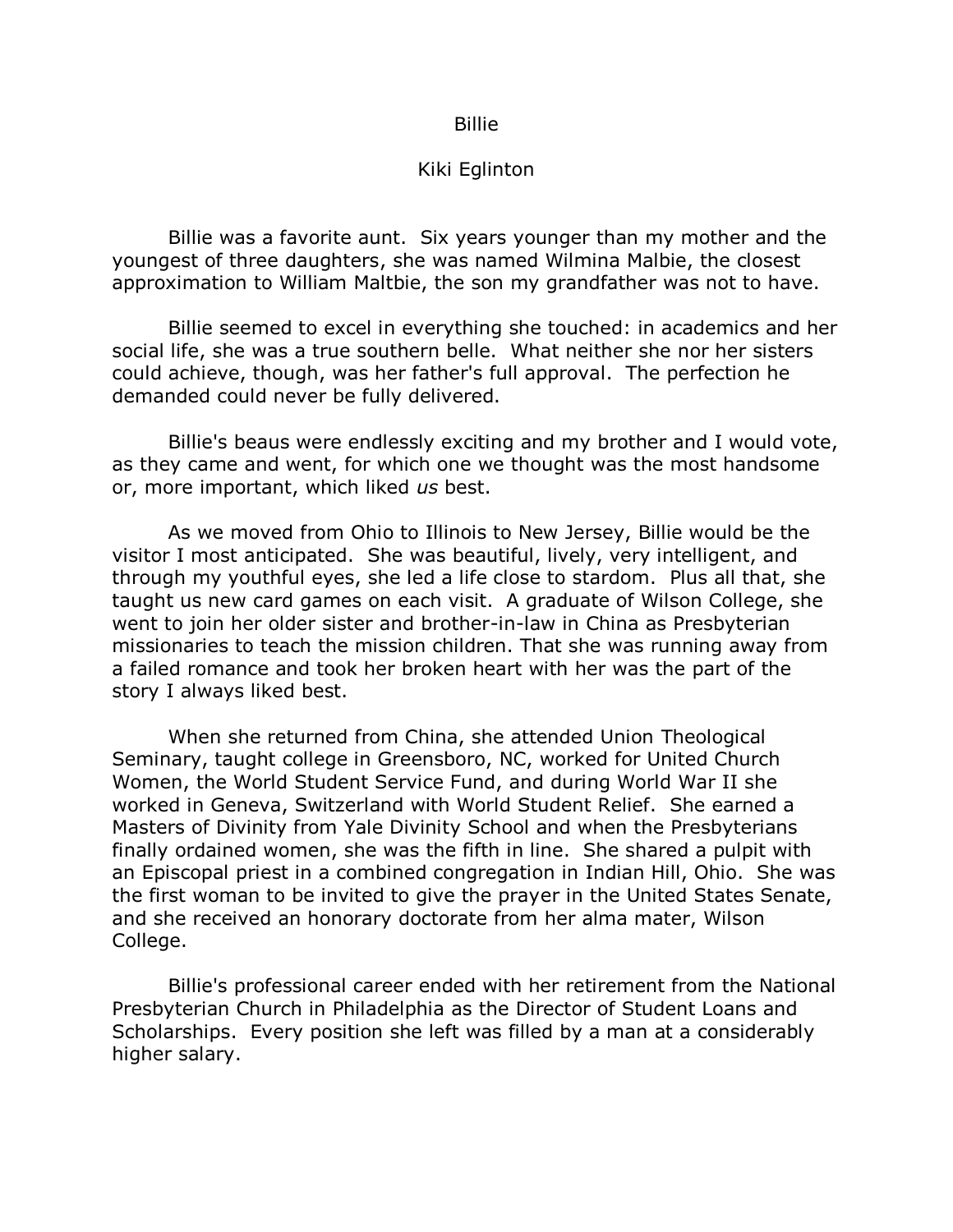Having never married, despite the lineup of suitors, a week before her retirement Billie married a former beau she had met in China, but had then spurned. He subsequently married, but when his wife died, somehow he knew how to find Billie and invited her to visit him in Florida. Her courtship and love affair with Maxcy, at age sixty-five, was as romantic as that of a twenty year old!

Somewhere along in my adolescence, I made a conscious decision that I wanted to emulate the career path and professional achievements of my aunt combined with the graciousness, hospitality, and social ease of my mother. What a tall order!

After my parents' divorce, when I was thirteen, my mother and I moved into an apartment in New York City that we shared with Billie. Although I was away at boarding school much of that time, I began to be aware of Billie's perfectionist standards – those that she had resisted from her father, but which seeped into her life just as rain seeps into the ground.

"You're on the basketball team? Why I never considered you very athletic," she countered when I burst forth with my good news. And when the progressive school I attended stressed extensive comments on individual development over grades, her observation to me was, "Well academics aren't your strength, so this is probably a good system for average students."

I sought Billie's approval and admiration just as she surely must have sought her father's. She was my adored aunt.

Billie tutored me to help me pass my college boards and through her academic contacts, I'm sure she helped in my college acceptance. I know she cared. We spent lots of time together actually, but because Billie was who she was, our outings were educational or cultural and somehow I felt measured by my attentiveness and retention of information. I guess she had hope that she could challenge me to be better. She worried about my religious life when I became a Quaker, and buried in a file she had built in preparation for my mother's memorial service that she shared with me was a letter she had written to my cousin referring to my children: "For all I know," she wrote, "Kiki's children are pagans." I was so pained by what I read that I couldn't even discuss it with her for a very long time. How little she had actually tried to find out; how little she knew of me or of them. Once again, we were being held up to her defined standards.

It is now a joke, so characteristic was it of Billie, but at the time I was devastated. I sent her a copy of a newsletter I had written (a new